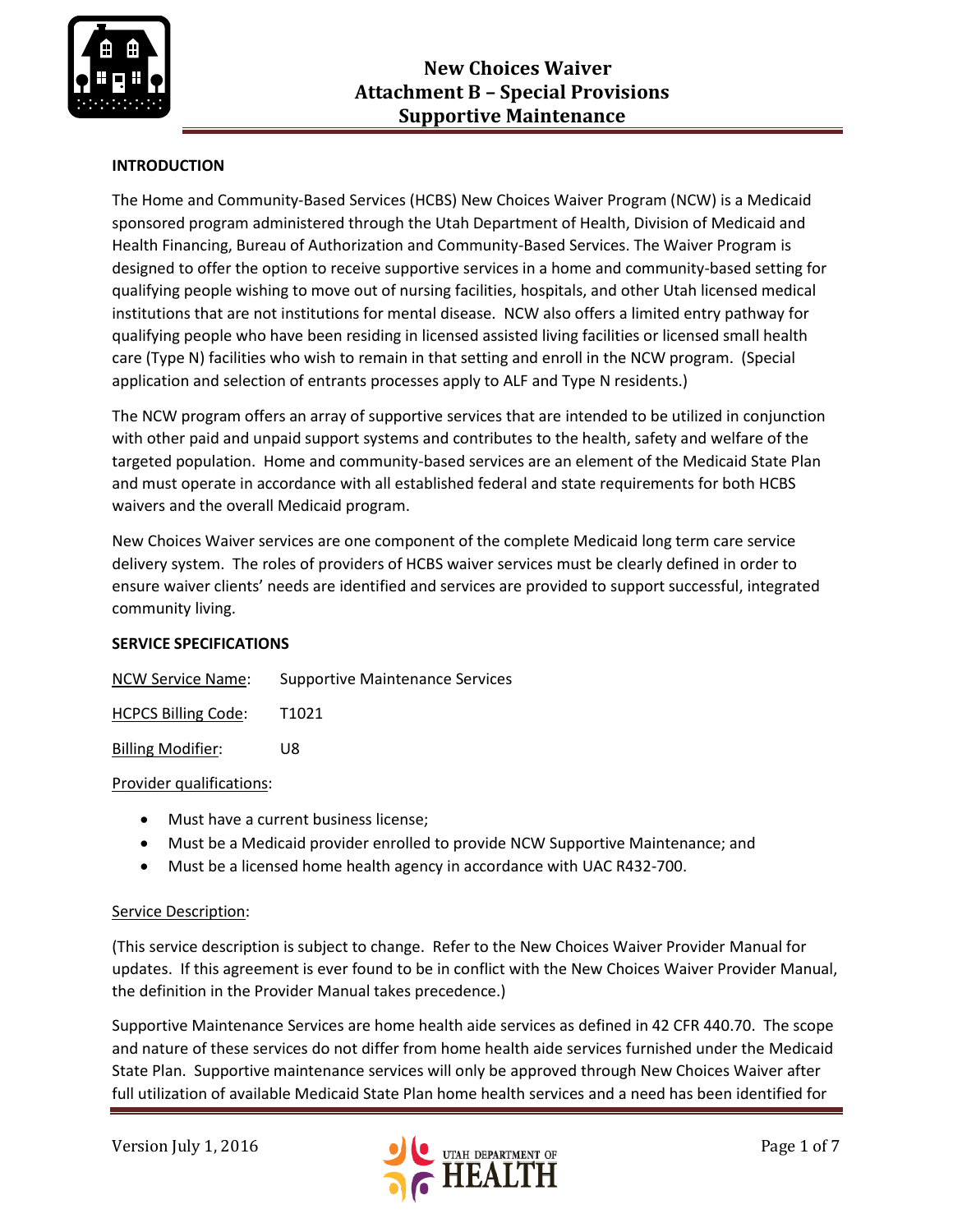

additional units of home health services in order to achieve health and safety in the waiver client's community-based home setting.

## General Requirements:

By signing this attachment, provider agrees to additional terms and conditions as outlined below:

- A. Provider will report any negative or critical incident or incidents likely to receive media or legislative scrutiny involving a NCW client to the client's case management agency or to the New Choices Waiver program office immediately. This includes but is not limited to medication errors, falls, injuries, missing persons, abuse, neglect, exploitation, unexpected hospitalizations, unexpected deaths, Adult Protective Services (APS) or law enforcement involvement, and other similar incidents that raise concern for client safety. As required by law, provider will also report any suspected or actual incidences of abuse, neglect or exploitation to APS or to local law enforcement.
- B. Provider will accept the NCW Medicaid rate as payment in full, and the provider shall not bill the client nor their families an additional fee for services rendered.
- C. Provider will interact with each NCW client's designated case management agency and participate in the person-centered care planning process when requested by the client or their representative.
- D. Provider will review Service Authorization Forms received from waiver case management agencies and will return a signed copy to the case management agency. Service authorizations indicate the amount, duration and frequency of services that are authorized based on the assessment of each client's needs and are subject to approval by the State Medicaid Agency. The authorized HCPCS, number of units, frequency and duration will appear in the service authorization and providers shall not render services to waiver clients until a service authorization has been received and properly executed by both the designated waiver case management agency representative and the provider. Service authorizations are valid for a maximum of one year even if the "end date" on the form is left blank. Claims paid for waiver services for dates of service outside of the date span listed in the service authorization will be recovered. Claims paid for waiver services that exceed the number of units or frequency than was authorized in the service authorization will be recovered. Claims paid for HCPCS codes that were not authorized in the service authorization will be recovered.
- E. Service authorizations are not a guarantee of payment.
- F. Service authorizations are automatically nullified immediately upon any of the following events taking place:
	- The NCW client elects to change to a different NCW provider

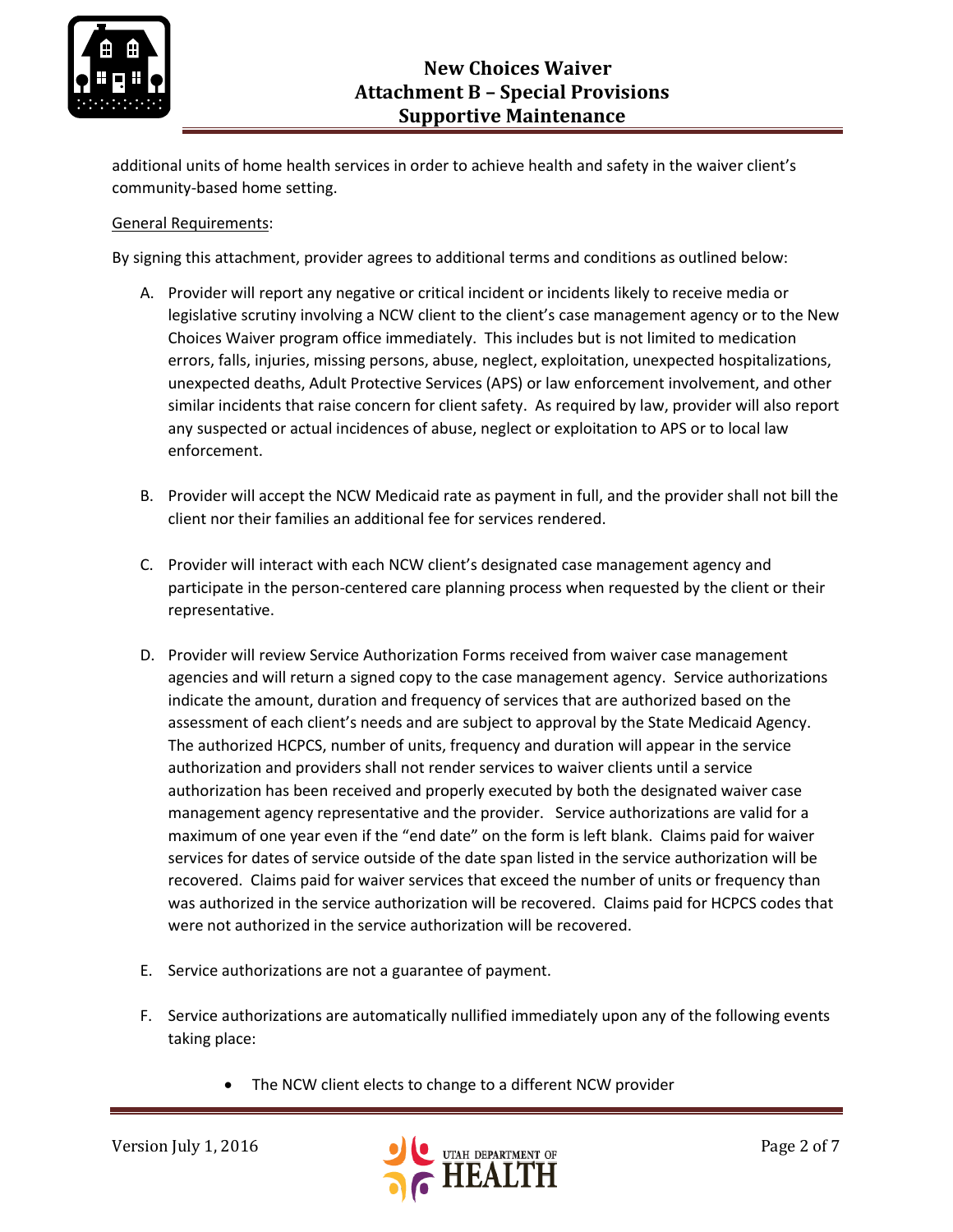

- The NCW client elects to altogether discontinue receiving the services that the provider offers
- The NCW client loses Medicaid eligibility
- The NCW client is disenrolled from the NCW program for any other reason
- The provider's Medicaid and/or NCW contract is terminated or suspended
- G. Provider will not provide services to waiver clients when they are receiving inpatient treatment. Service authorizations are *suspended* during times when a New Choices Waiver client is admitted to an inpatient setting such as a hospital or nursing facility. Upon the client's discharge from the inpatient setting, provider will communicate with the waiver case management agency to receive verbal approval to reinstate services if any unused units are remaining in the service authorization or to request a new authorization if the existing authorization has expired.
- H. Units of service that have been authorized for one NCW client can only be provided to that NCW client. Provider will not transfer unused units that have been authorized for one NCW client to another NCW client.
- I. Provider will contact a client's designated waiver case management agency if the provider observes that actual service utilization trends appear to exceed the number of units authorized.
- J. Provider will verify client Medicaid eligibility each month in order to avoid providing services that are not reimbursable due to a client's loss of Medicaid benefits. Utah Medicaid offers two methods that providers may use to verify client eligibility:
	- Medicaid Eligibility Lookup Tool [\(https://medicaid.utah.gov\)](https://medicaid.utah.gov/)
	- Access Now  $(1-800-662-9651$  option 1, option 1)
- K. Provider shall not bill Medicaid for services that were not actually provided or for services that the provider anticipates providing to a client in the near or distant future.
- L. Provider shall not bill a client for a missed or canceled appointment unless the client or the client's legal representative has signed a written cancelation policy which expressly allows the provider to charge the client for missed or canceled appointments.
- M. Provider will not engage in unsolicited direct marketing activities to prospective NCW clients. Marketing strategies shall be limited to mass outreach and advertisements. Provider will not approach prospective NCW clients or their representatives unless the client or representative explicitly requests information from the provider. Provider shall refrain from offering incentives or other enticements to persuade a prospective NCW client to choose the provider for waiver services. Provider shall not enter into incentive or kick-back agreements with waiver case management agencies or otherwise entice the case management agency to influence or limit a

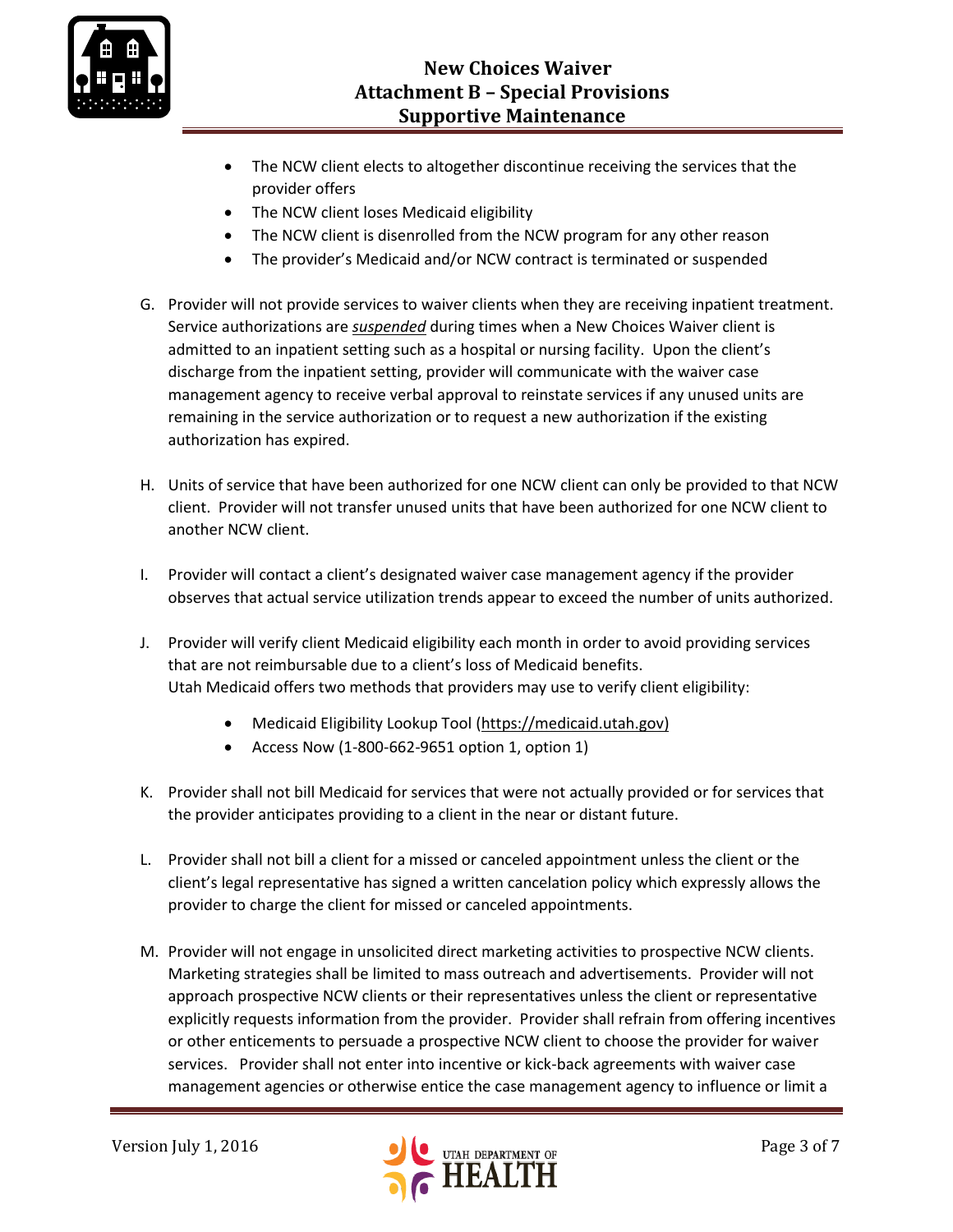

NCW client's freedom to choose their own service providers. Provider may not require NCW clients to select a certain waiver or non-waiver provider for other services listed on the personcentered care plan.

- N. Provider will document each service encounter. At a minimum each service encounter record should include:
	- The client's first and last name
	- The date of service for each service encounter
	- The start and end times for each service provided
	- The services provided by service title
	- Notes describing the service encounter
	- The name of the individual who performed the service
	- The signature of the individual(s) who performed the service(s) or who can attest to the completion of the service(s).
- O. Provider will abide by the policies and procedures outlined in the NCW Provider Manual and to stay apprised of policy updates and changes regarding Medicaid and the NCW program. If this agreement is ever found to be in conflict with the NCW Provider Manual, the NCW Provider Manual will take precedence over this agreement. The NCW Provider Manual is posted on the Utah Medicaid website: [https://medicaid.utah.gov](https://medicaid.utah.gov/)
- P. Provider will review the Medicaid Information Bulletins (MIBs) and stay apprised of policy updates and changes regarding Medicaid and the NCW program. The MIB is the tool that the Utah Department of Health, Division of Medicaid and Health Financing uses to disseminate such information to providers and stakeholders. The MIB is published quarterly or more frequently as needed. To subscribe to the Newsletter or to view the MIB releases, visit the Medicaid website: [https://medicaid.utah.gov](https://medicaid.utah.gov/)
- Q. If the provider has Medicare and/or Medicaid certification and loses Medicare and/or Medicaid certification, the provider's New Choices Waiver contract shall also be terminated effective the same day as the termination of the Medicare and/or Medicaid certification. The provider will notify the New Choices Waiver Program Office within 3 business days of receiving the notification letter from Medicare and/or Medicaid. The provider will make every effort to ensure a safe and orderly transition of all NCW clients to other service providers prior to final termination of their NCW contract.
- R. If the provider is aware that it is about to undergo a change of ownership or otherwise elects to voluntarily terminate their New Choices Waiver contract, the provider shall give at least 30 days advance written notice of the change of ownership or voluntary termination to the New Choices Waiver Program Office. Providers shall assist in ensuring a safe and orderly transition of waiver clients to another service provider prior to termination.

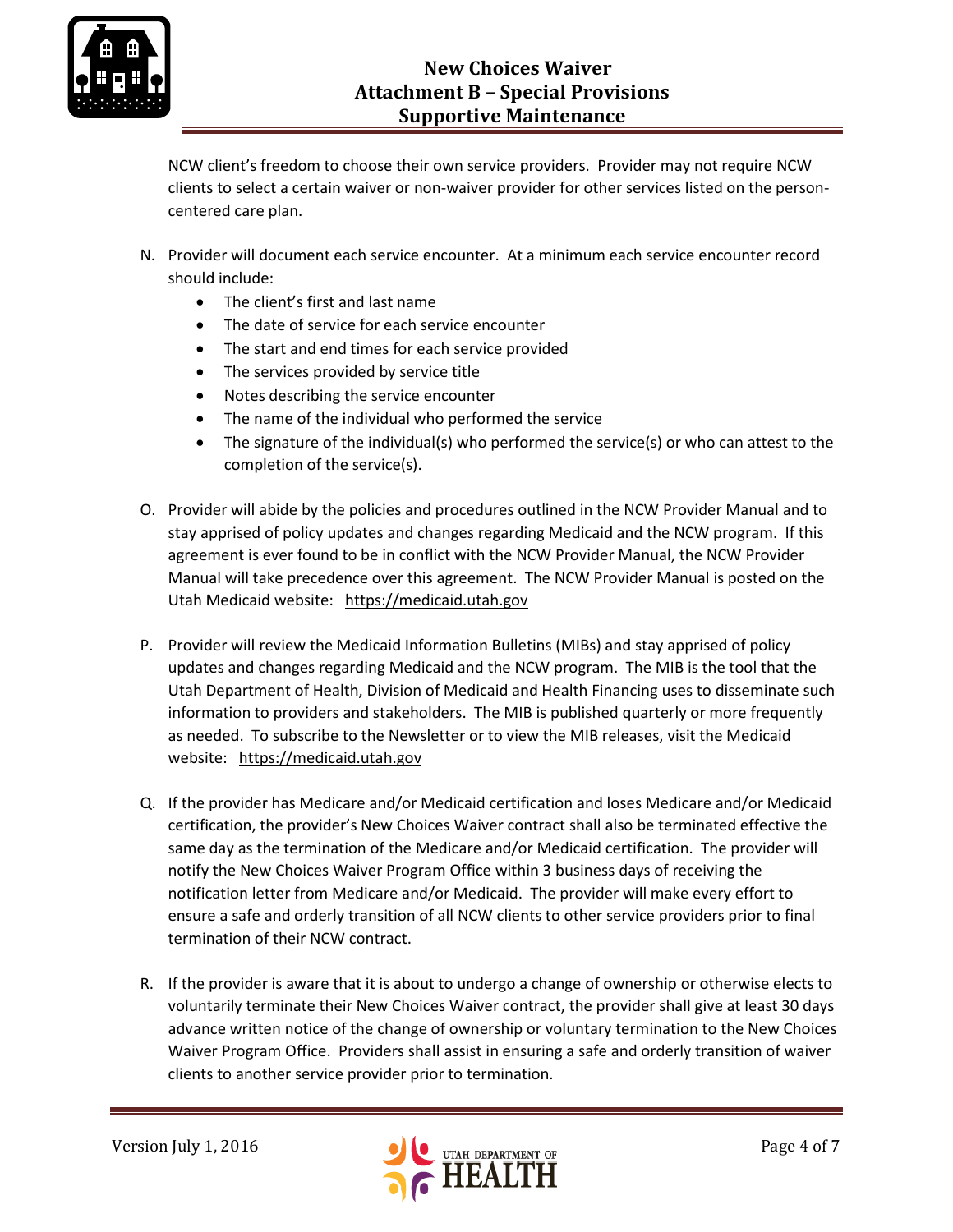

- S. Providers cannot be listed on a person-centered care plan for a NCW client if any of the paid employees of that provider are related to one or both of the assigned NCW case managers by blood or by marriage. If the State Medicaid Agency finds that a conflict of interest is occurring between the provider agency and the case management agency, the provider or the case management agency may be prevented from providing services to that particular client. Exceptions will only be made in remote geographical areas of the state where there are no other willing, qualified providers available to offer the service(s). Only the State Medicaid Agency has authority to approve exceptions to conflict of interest rules.
- T. The State Medicaid Agency may terminate the provider's New Choices Waiver contract after giving the provider 30 days advance written notice for either of the following reasons:
	- 1. The State Medicaid Agency detects a pattern of non-compliance with general Utah Medicaid provider standards,
	- 2. The State Medicaid Agency detects a pattern of non-compliance with NCW policies, procedures and/or provisions listed in this contract.

Examples of conduct that constitutes patterns of non-compliance include but are not limited to:

- Abuse, neglect or exploitation of waiver clients;
- Billing Medicaid in excess of the amount, duration and frequency of services that have been authorized;
- Billing Medicaid for services not provided;
- Inadequate or non-existent record keeping;
- Hiring individual service employees that do not meet the minimum waiver provider qualifications;
- Not maintaining minimum provider qualifications such as required license(s);
- Acts of direct marketing to prospective or currently enrolled clients or their representatives;
- Acts of coercion or manipulation of client freedom of choice rights;
- Acts of offering or receiving incentives or kick-backs to or from other providers or entities in an effort to manipulate client freedom of choice rights; and/or
- Billing NCW clients or their representatives for services covered by Medicaid.

If the State Medicaid Agency discovers conduct that constitutes a pattern of non-compliance but elects not to terminate the provider's New Choices Waiver contract, the State Medicaid Agency may instead suspend making new referrals to the provider, require the provider to repay any overpayments, complete additional training and/or to submit to additional monitoring activities in order to avoid contract termination. The provider will be given hearing rights for any adverse actions taken by the State Medicaid Agency.

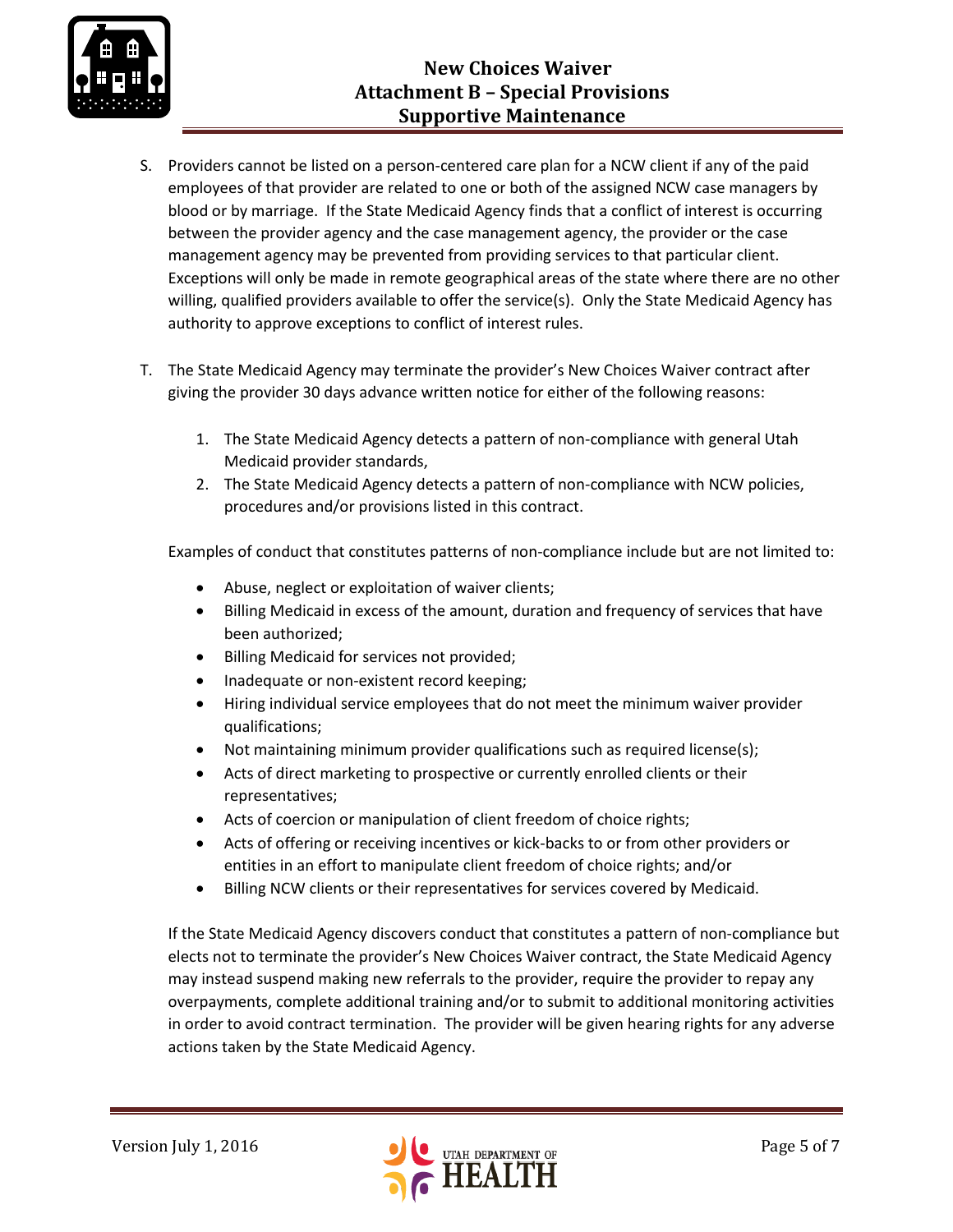

U. All new NCW providers must complete the NCW New Provider Training before the New Choices Waiver Program Office will forward the provider's enrollment application to the next step in the enrollment process. This includes existing providers who experience changes in ownership. NCW New Provider Training is offered one time each month and is located at the Utah Department of Health, 288 N. 1460 W., Salt Lake City, Utah 84114. To register for the next training please call the NCW Program Office and ask to speak with the NCW Provider Specialist. (800)662-9651, option 6.

After the provider is enrolled, additional training is available if the provider requests it by contacting the NCW program office at the same number listed above.

(The rest of this page is intentionally left blank.)

\_\_\_\_\_\_\_\_\_\_\_\_\_\_\_\_\_\_\_\_\_\_\_\_\_\_\_\_\_\_\_\_\_\_\_\_\_\_\_\_\_\_\_\_\_\_\_\_\_\_\_\_\_\_\_\_\_\_\_\_\_\_\_\_\_\_\_\_\_\_\_\_\_\_\_\_\_\_\_\_\_\_